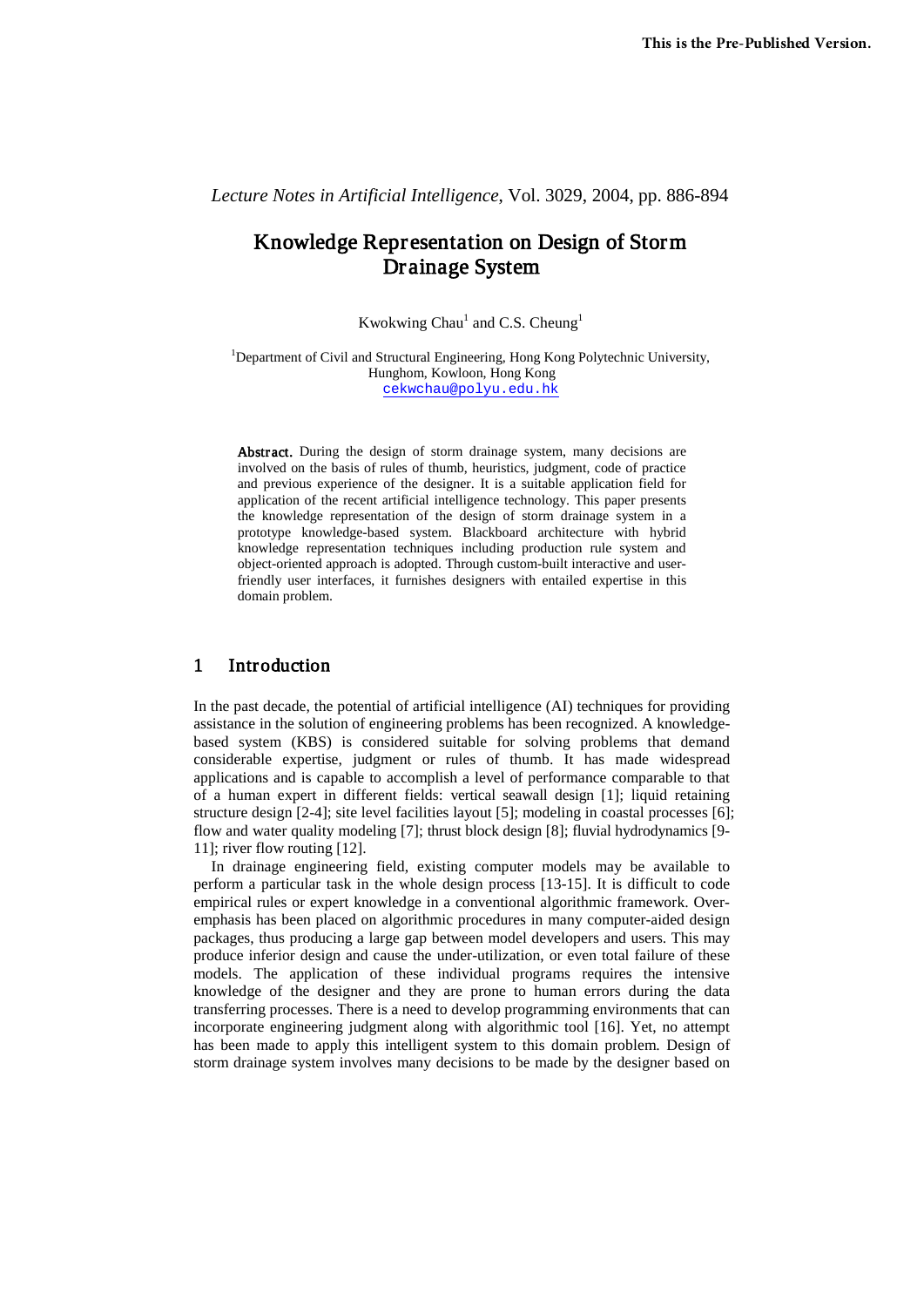rules of thumb, heuristics, judgment, code of practice and previous experience. Moreover, the conventional design refers to design charts [17] where pipe diameters are adjusted by trial and error, entailing laborious work. A need arises for an userfriendly computer design aid as well as training tool coupled with the automation of the design process to design the storm drainage systems speedily and precisely, and to avoid troublesome manual computations. KBS is suitable to furnish a solution to this decision making process through incorporating the symbolic knowledge processing.

This paper describes the knowledge representation of a prototype KBS for design of storm drainage system. This application domain has relations to the upcoming research area of "ecological informatics". The KBS developed is based on Civil Engineering Manual Volume IV: Sewerage and Drainage [18]. It is intended not only to emulate the reasoning process followed by drainage designers, but also to act as an intelligent tool that furnishes expert advice to its users regarding the design process and selection of design parameters. Its knowledge base comprises representations of the design entities, as well as the design knowledge of human experts. Through custom-built interactive graphical user interfaces, the user is directed throughout the design process.

### 2 Design of Storm Drainage System

The design of the storm drainage system is multi-disciplinary involving expert knowledge of different fields. The Colebrook-White Equation is used to describe the whole range of pipe flow and to calculate the velocity and hence the capacity. The choice of designed rainfall intensity depends upon the duration of a rainstorm and the adopted statistical frequency of recurrence. Rainfall intensity curves are acquired based on the statistical analysis of long-term rainfall records from the Royal Observatory of Hong Kong. The Rational Method is employed for estimation of design peak runoff to be conveyed in the storm drainage system of Hong Kong. The pipe size is first selected for the accumulated runoff at each manhole inlet. The minimum and maximum actual flow velocities are limited in compliance with the requirement of the Civil Engineering Manual. Besides, in the backwater checking computational procedure, adjustment of the diameter of the pipes at manholes are required to ensure the backwater levels are always lower than the finished levels and flooding will not occur. Only commercially available pipe diameters are allowed.

## 3 The Prototype System

A prototype KBS has been customarily designed such that the user can always overrule any design options and recommendations provided by the system. It allows for users to fine-tune the system to their preference style, yet to let them benefit from its thoroughness, speed, and overall effectiveness for designing storm drainage system. Although this system is tailored for design based on the rainfall intensity-durationintensity curves in Hong Kong, it can be readily adapted to cater for other conditions in other countries. Most engineers can easily exploit the full potential of the system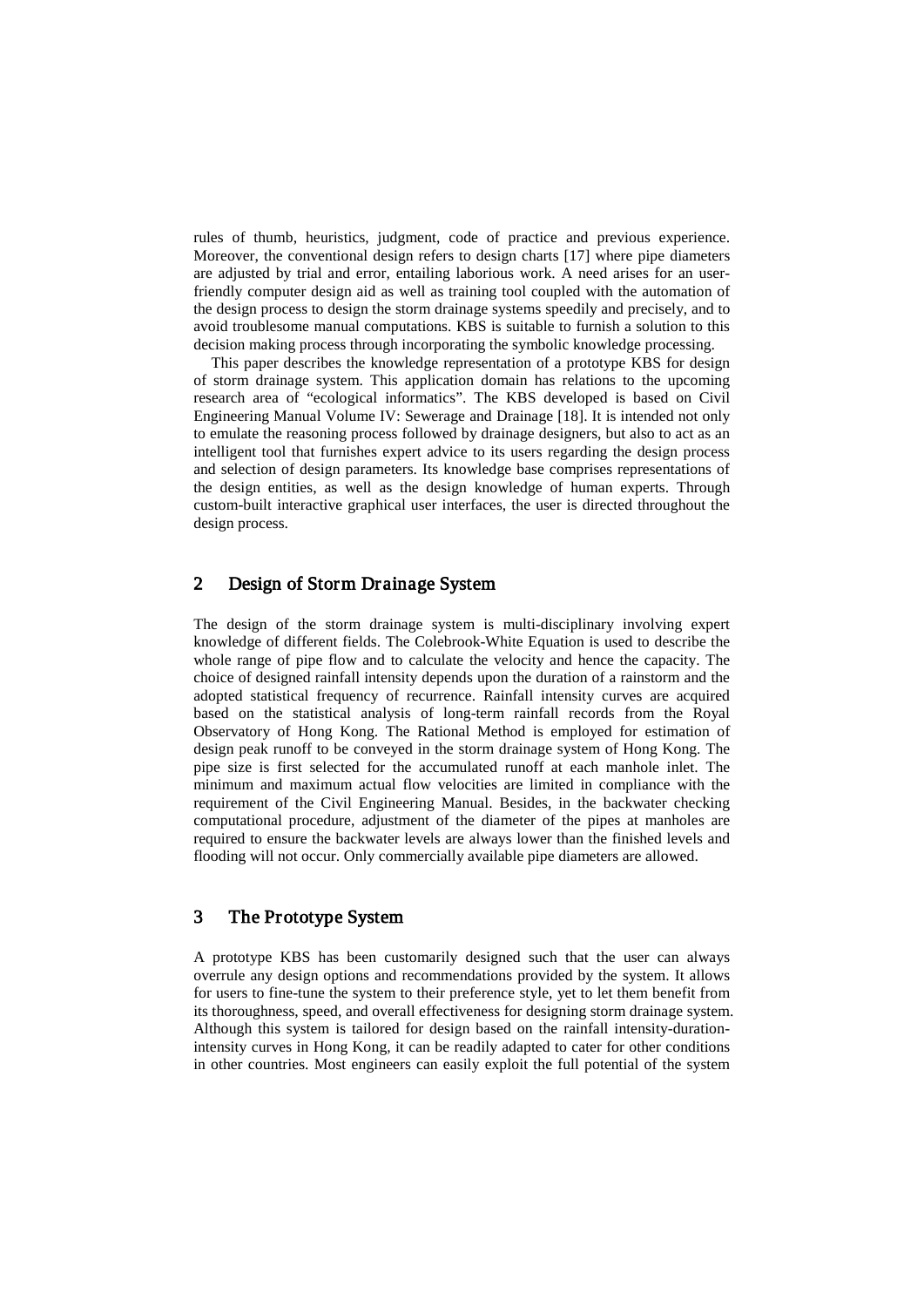with minimum supervision and within a short time span. This system has been implemented with the aid of a microcomputer shell Visual Rule Studio, which is a hybrid application development tool under object-oriented design environment. Visual Rule Studio acts as an ActiveX Designer under the Microsoft Visual Basic 6.0 programming environment. Production rules as well as procedural methods are used to represent heuristic and standard engineering design knowledge.



Fig. 1. Blackboard architecture of the prototype expert system (DKS and CKS denote Domain Knowledge Source and Control Knowledge Source respectively)

#### 3.1 Blackboard Architecture

Blackboard architecture has been developed to furnish a problem-solving model with contribution from a multitude of knowledge sources at different levels by integration into a single system. A variety of specialized expertise or knowledge sources are grouped into separate modules by employing both rules and frames and, sometimes under object-oriented programming environment. Blackboard system encapsulates information sharing through the common data structure called a blackboard, which compiles the data entries as well as acts as the communication link among various knowledge sources. The blackboard acts as the global system context, which stores the current state of the solution, including problem data, intermediate parameters and final outputs of the design.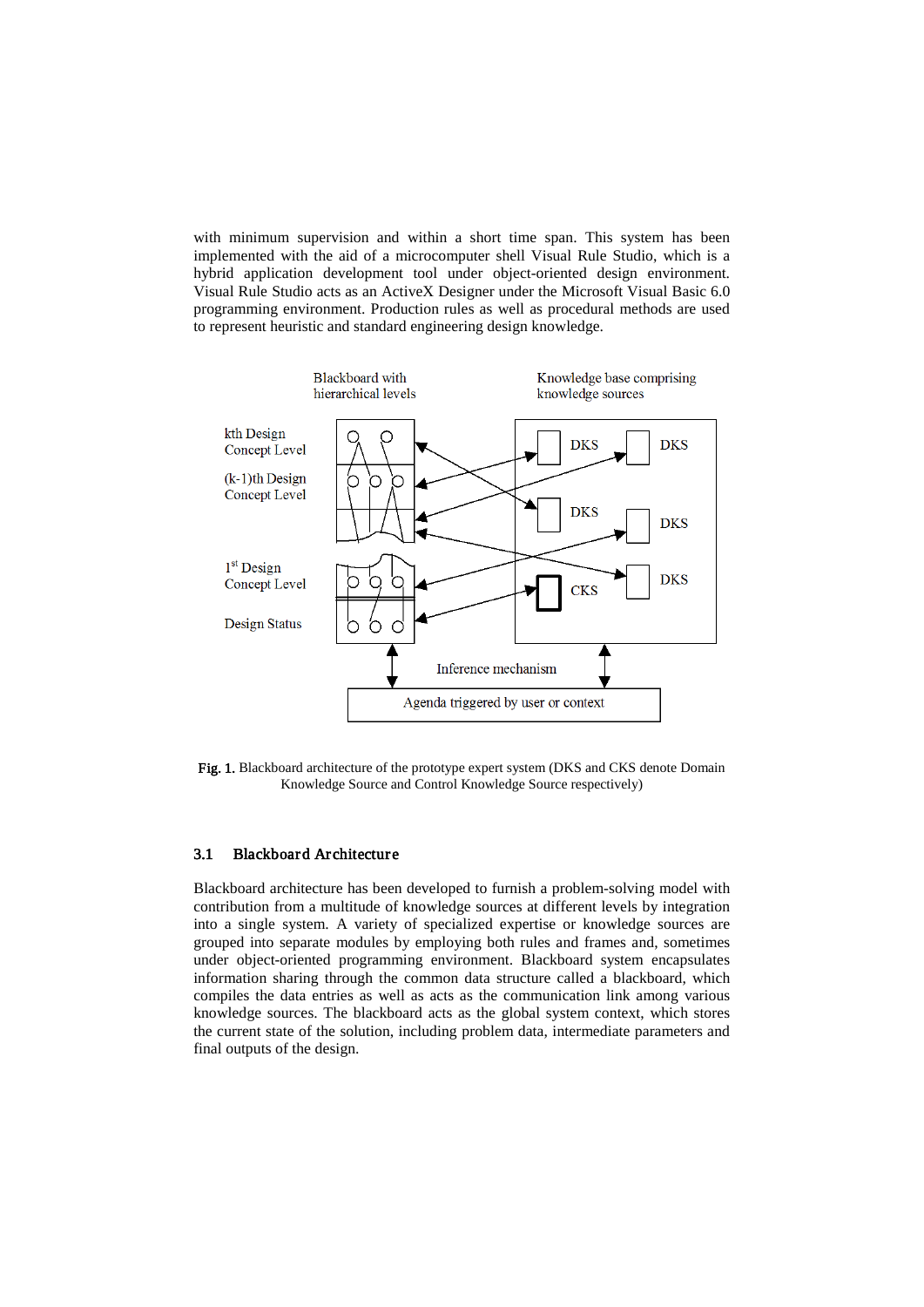Previously, the blackboard architecture has been applied in solving a diversity of problems in other areas: control [19], speech recognition [20], dynamic rescheduling [21], crankshaft design [22], damage assessment of steel bridge [23], control of a cryogenic cooling plant [24], large space structures [25], liquid retaining structure [26], etc. Figure 1 shows the blackboard architecture of the system, which consists of diverse knowledge sources, a blackboard and an inference mechanism. It is adopted since the reasoning with multiple knowledge sources is essential to solve the problem on design of storm drainage system, which usually entails interaction between diversified knowledge sources. Moreover, the design follows from opportunistic decisions, which are often made incrementally.

Under the declarative knowledge representation environment, objects are used to encapsulate knowledge structure, procedures, and values. The prototype system combines expert systems technologies, object-oriented programming, relational database models and graphics in Microsoft Windows environment. By defining various types of windows as different classes, such as Check Box, Option Button, List Box, Command Button, Text Box, etc., they can inherit common characteristics and possess their own special properties.

#### 3.2 Knowledge Representation

The knowledge is represented in multi-formalism approach comprising objectoriented programming, rules, procedural methods, extensive numerical algorithm and databases in this system. Its knowledge base comprises representations of design knowledge of the drainage expert.

Design context and the processes in the design, both represented as objects, are organized separately. The objects define the static knowledge that represents design entities and their attributes, which can be either descriptive or procedural in form. The blackboard is partitioned into a number of hierarchical levels, corresponding to different stages of the design process. This kind of declarative knowledge is unable to effect program execution merely by itself, but the attribute values of different objects can be stored and retrieved whenever they are required during the problem solving process. This organization emulates closely the reasoning mechanism of a human expert designer. Either one of the following attribute types, namely, compound, multicompound, instance reference, numeric, simple, string, interval, and time, is defined for each class. A facet designs the inference strategy for processing an attribute. A search order list is set optionally for each attribute, whose value is obtained from rules, session context, default value, method or end-user query.

Reasoning knowledge, both heuristic and judgmental, including the constraints between the objects, is represented as rules. Knowledge represented in the IF/THEN production rules with confidence factors can be assigned either automatically, or in response to the user's request. These rules are a formal way of specifying how an expert drainage designer reviews a condition, considers various possibilities, and recommends an action. If the antecedent of a rule is determined to be true, the inference engine may fire the rule, inferring the conclusion statements to be true, which is then added to the working memory. Such rules are invoked mainly through change in pattern of other subprograms, instead of through a call from other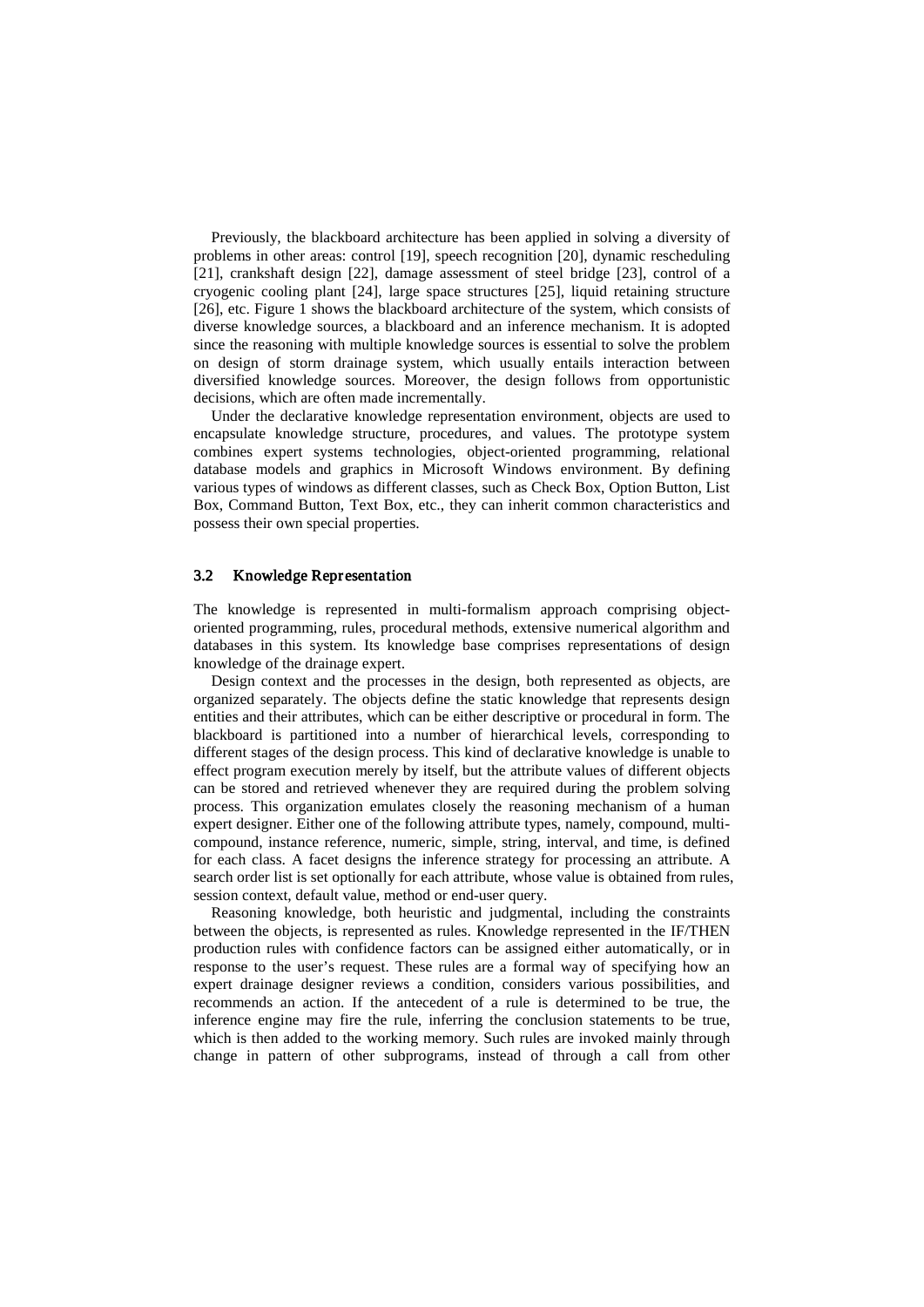subprograms in a specified algorithmic fashion. During each cycle, the conditions of each rule are matched against the current state of domain contexts. Rules are grouped into a rule set representing a collection of production rules with the same attribute as the conclusion. The rule sets include the knowledge necessary for the determination of different material properties, various geometrical ratios, interpolation of head loss coefficients, and selection of design parameters such as runoff coefficients in determination of peak runoff.

| Manhole Details:                  | Pipe Details:                                                  |
|-----------------------------------|----------------------------------------------------------------|
| Manhole Number at Upstream:       | Branch Level (1-99):                                           |
| at Downstream:                    | 2<br>Branch Number (1-99):                                     |
| Cover Level at Upstream:          | 2.780<br>Bearing Angle (0-360):<br>degree                      |
| Manhole Bent Angle:               | Pipe length:<br>m                                              |
| Manhole Type:<br>30               | $R$ $\vert \mathbf{v} \vert$<br><b>Catchment Area Details:</b> |
| (R-rectangular, C-circular)<br>60 | Catchment Area:<br>sq.m                                        |

Fig. 2. Screen displaying interactive user interface of the system

Procedural knowledge, such as numerical processing, is represented in the form of object-oriented programming. Generic design entities are structured in a hierarchical knowledge base with inheritance properties. Besides, it comprises a blackboard together with two sets of knowledge sources, namely, Domain Knowledge Sources and Control Knowledge Sources, which represent the design processes. Diverse Domain Knowledge Sources, functioning independently and cooperatively through the blackboard, encode the actions to take for incremental build-up of the entire design process. Control Knowledge Sources involve meta-level knowledge, which establishes the problem solving strategy and controls the execution of the Domain Knowledge Sources. Since design steps in this system are explicitly seen on the main screen display, the sequence of design processes is primarily selected by the user. However, the validity of the sequencing is checked by Control Knowledge Sources.

Design Status only comprises a single object whereas there are several objects in the Design Concept level. Data inside Design Status are employed by the Control Knowledge Sources to determine the next possible action. After a specific design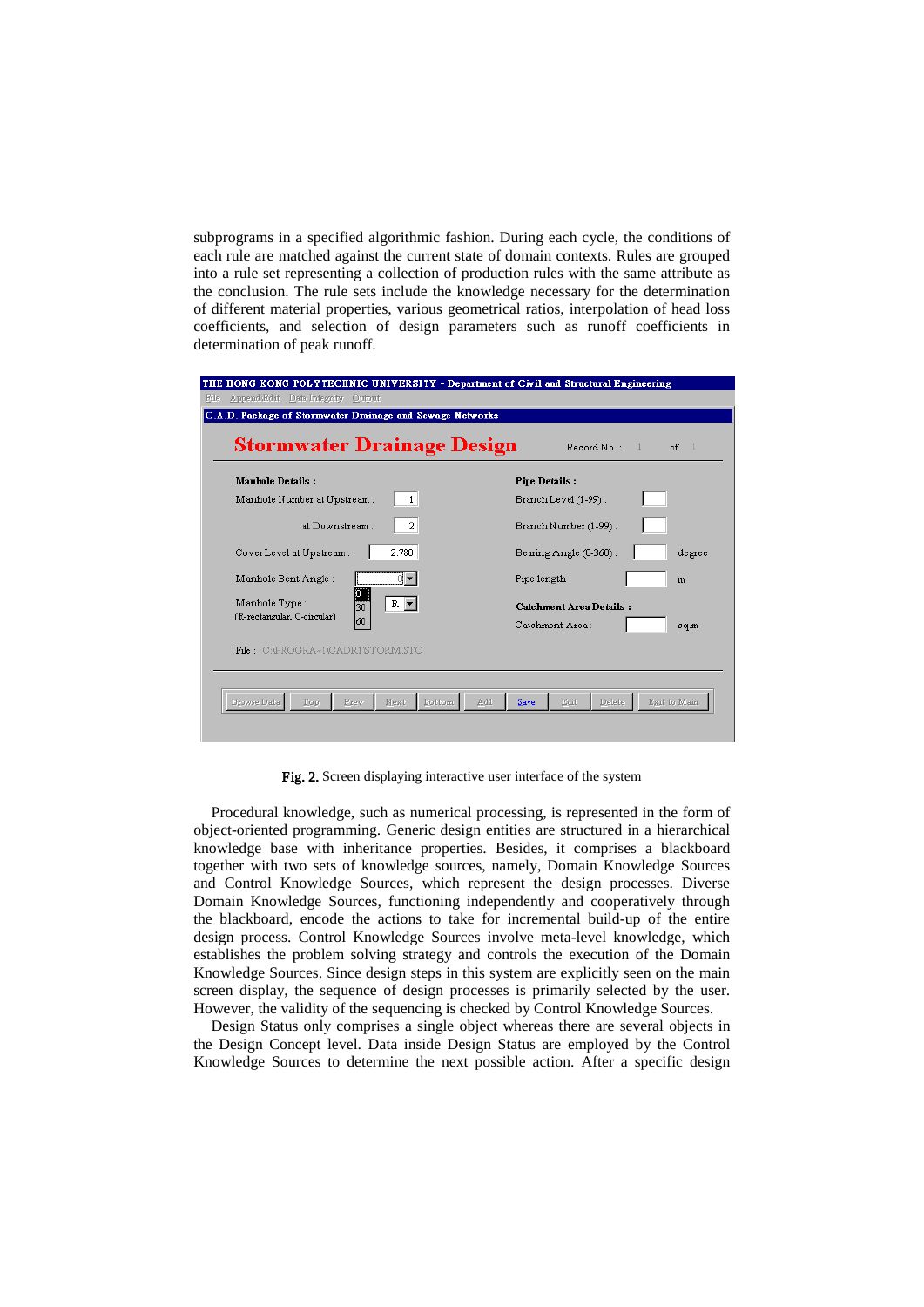stage has been satisfied, the pertinent Design Status indicator will be assigned one of the values from the preset value list.

Most KBS development tools are not tailored for numerical processing but, instead, are designed for symbolic processing. However, this system can handle both symbolic and algorithmic programs simultaneously. Algorithmic models include capacity checking, velocity checking and backwater calculation. Custom-built codes as well as available existing codes are employed to perform these number-crunching tasks. Upon completion of execution of the external program, the previous session in the KBS is resumed. Of course, the Process Control knowledge modules continue to control the actions to be taken, depending on the outputs.

A database system is typically a record-keeping system employed to maintain relatively large amount of data. Some types of engineering knowledge are represented more conveniently in a database format. Here, database tables are used to represent engineering knowledge, such as head loss coefficients for various manhole configurations, fitting coefficients of the Intensity-Duration-Curves in Hong Kong, properties of pipe sections and properties of proposed alternative. Some heuristics are used to limit the choice of some design parameters to only practical values, acquired from practice engineers and code requirements. These databases contribute as a part of the entire design knowledge. Some of them such as the head loss coefficients are static and are not changed by any design activity whilst the others such as the database on properties of proposed alternative are dynamic and are generated during the execution of the system.

The knowledge used has been acquired mostly from written documents such as code of practice, textbooks and design manuals and complemented by experienced engineers involved with the design of storm drainage system. The user is guided through the process with step-by-step instructions. The system is capable of modeling and analyzing a network of up to 1,000 manholes. During execution, the screen shows the key parameters in one of the following forms: (i) flow number, pipe diameter, flow capacity, peak runoff; (ii) flow number, pipe diameter, actual flow velocity; (iii) flow number, pipe diameter, backwater level, and finished level, corresponding with the current calculation: i.e., capacity checking, velocity checking or backwater calculation.

### 3.3 Inference Methods

The inference engine controls the strategies on the selection of procedure methods and production rules and determines how, from where, and in what order a knowledge base draws its conclusions or design context. The Control Knowledge Sources evaluate the Design Status and decide the action in a data-driven forward chaining mechanism. The Domain Knowledge Sources need both forward and backward chaining inference mechanism to arrive at the solution. Based on the rated heuristic scores, Control Knowledge Sources then select the best action and proposes to the user before execution. All the design steps can be seen explicitly on the main screen display. This cycle is repeated until some feasible solutions satisfying all constraints are found.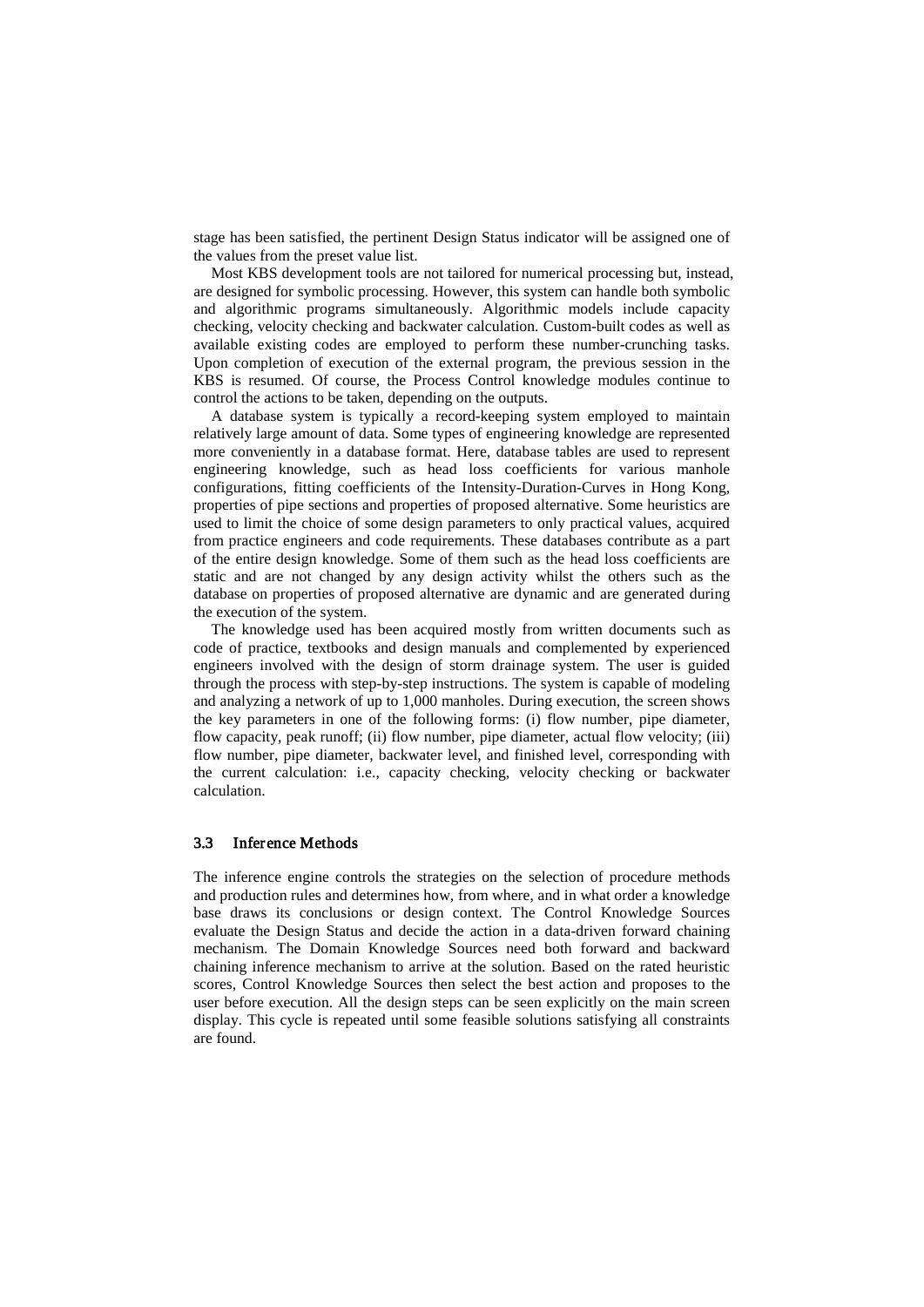The validity of the user's choice on the preferred sequence of design processes is checked by Control Knowledge Sources, which act opportunistically upon being triggered by user or situation during the design process. An event-driven inference processing mechanism is adopted so that the ensuing action of the system will depend on the input made by the user. For example, the applicable time of concentration is considered in accordance with the type of catchment. If developed area has been selected, the user is prompted to enter the time of entry and the pipe length. If natural area has been chosen, the user is prompted to enter the average fall from summit of catchment and the longest distance on the line of flow.

The input data entries by the user are kept at minimum, mostly through selection of appropriate values of parameters from the menus and answers to the queries made by the system. The input value will be rejected if it is not within the specified range. The system provides multi-window graphic images combined with valuable textual information, which is extremely valuable to novice designers. Figure 2 shows a typical screen displaying interactive user interface of the prototype system.

#### 3.4 Application Examples

A typical storm drainage network in developed area with 39 manholes and a number of secondary and tertiary branches demonstrates the use of the prototype KBS. Each manhole should be numbered in a prescribed numbering order. Only the commercially available pipe diameters are given, i.e., multiple increments of 75 mm from 150 mm to 1,200 mm, and multiple increments of 150 mm from 1,200 mm to 2,100 mm. The design storm frequency, in accordance with the Hong Kong Civil Engineering Manual [18], is 1 in 50 year. The roughness value of all concrete pipes is assumed to be 0.6mm. For demonstration purpose of the capability of the KBS, arbitrary initial pipe diameters of 300 mm are input for all the pipes. The results have been verified rigorously with the conventional manual calculations, from which good agreements have been recorded. When performed manually, designing this system and producing design drawings required at least three iterations and 40 man-hours. Using the KBS, the same design did not require manual iteration and the design, including design drawings, was completed in only 1 man-hour. For larger storm drainage networks, the time savings become even greater.

#### 3.5 Evaluation of System

In order to gauge the effectiveness of the system, 30 designers of varied technical backgrounds and experiences are required to complete a questionnaire with 8 questions that evaluate the presented system after their use. The feedback and written evaluations of the users on the scope and effectiveness of the system comprise several useful points. Table 1 shows the results of the user feedback questionnaire survey on using the system. Owing to the inherent variability in user rankings, only extreme rankings, such as exceeding a rank of '4-Agree', are considered significant. From the results, it is delighted to notice that no aspect of the system receives an unfavourable ranking. The tool is considered to be easy to comprehend, interesting, interactive, and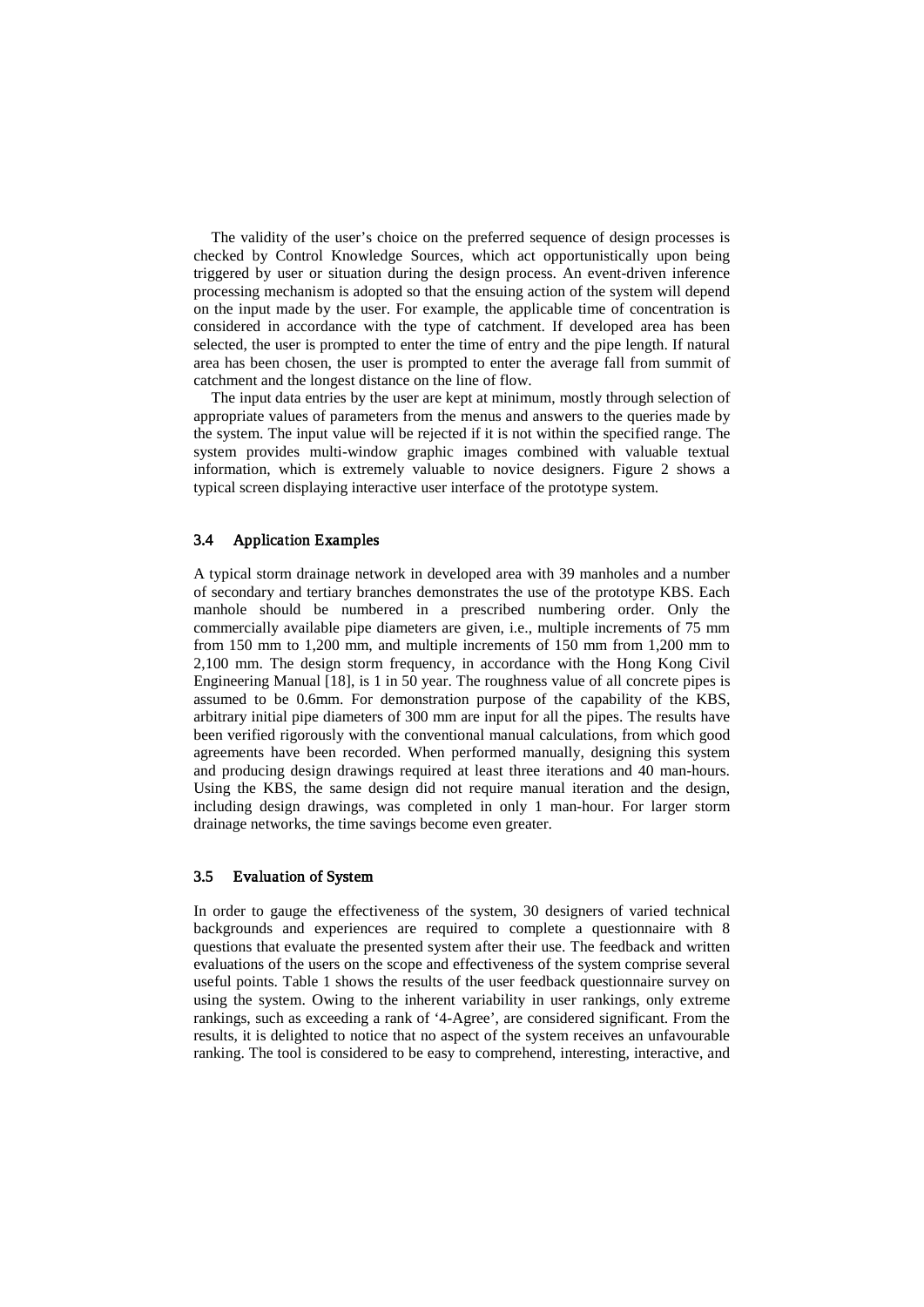relevant to designers. More importantly, the users find that it is extremely helpful and that the tool substantially increases their productivity in this application domain.

Table 1. Results of the user feedback questionnaire survey on using the system

| <b>Ouestionnaire item</b>                                                                                                                                                                                                                                                                                                                                                                                  | Average rating# |
|------------------------------------------------------------------------------------------------------------------------------------------------------------------------------------------------------------------------------------------------------------------------------------------------------------------------------------------------------------------------------------------------------------|-----------------|
| Users basically possess good basic skill in using computer.                                                                                                                                                                                                                                                                                                                                                | 3.5             |
| Users can actively control the design process through the system.                                                                                                                                                                                                                                                                                                                                          | 4.1             |
| The system is easy to comprehend and follow.                                                                                                                                                                                                                                                                                                                                                               | 4.2             |
| The material with multiple formats of presentation is interesting.                                                                                                                                                                                                                                                                                                                                         | 4.0             |
| The tool is interactive and user-friendly.                                                                                                                                                                                                                                                                                                                                                                 | 4.1             |
| The presented material is relevant to the application domain.                                                                                                                                                                                                                                                                                                                                              | 4.2             |
| The package is very helpful in assisting the design.                                                                                                                                                                                                                                                                                                                                                       | 4.2             |
| The tool substantially increases the productivity of users.                                                                                                                                                                                                                                                                                                                                                | 4.1             |
| $\mathbf{u}$ $\mathbf{u}$ $\mathbf{u}$ $\mathbf{v}$ $\mathbf{v}$ $\mathbf{v}$ $\mathbf{v}$ $\mathbf{v}$ $\mathbf{v}$ $\mathbf{v}$ $\mathbf{v}$ $\mathbf{v}$ $\mathbf{v}$ $\mathbf{v}$ $\mathbf{v}$ $\mathbf{v}$ $\mathbf{v}$ $\mathbf{v}$ $\mathbf{v}$ $\mathbf{v}$ $\mathbf{v}$ $\mathbf{v}$ $\mathbf{v}$ $\mathbf{v}$ $\mathbf{$<br>$\alpha$ $\alpha$ $\alpha$ $\alpha$ $\alpha$<br>$\sim$ $\sim$ $\sim$ | $\sim$ $\sim$   |

 $#1 =$  Strongly Disagree, 2 = Disagree, 3 = Neutral, 4 = Agree, 5 = Strongly Agree

## 4 Conclusions

It is demonstrated that the hybrid knowledge representation approach combining production rule system and object-oriented programming technique is viable with the implementation of blackboard system architecture for this domain problem. The knowledge base is transparent and is readily updated, which renders the KBS an ideal tool for incremental programming. By using custom-built interactive and userfriendly user interfaces, the prototype system is able to assist designers by furnishing with much needed expertise and cognitive support in the design activity. Some advantages of the KBS include improvement in efficiency and consistency of advice.

### 5 Acknowledgement

This research was supported by the Central Research Grant of Hong Kong Polytechnic University (G-T592) and the Internal Competitive Research Grant of Hong Kong Polytechnic University (A-PE26).

## References

- 1. Chau, K.W.: An Expert System for the Design of Gravity-type Vertical Seawalls. Engineering Applications of Artificial Intelligence 5(4) (1992) 363-367
- 2. Chau, K.W., Albermani, F.: Expert System Application on Preliminary Design of Liquid Retaining Structures. Expert Systems with Applications 22(2) (2002) 169-178
- 3. Chau, K.W., Albermani, F.: Knowledge-Based System on Optimum Design of Liquid Retaining Structures with Genetic Algorithms. Journal of Structural Engineering ASCE 129(10) (2003) 1312-1321
- 4. Chau, K.W., Albermani, F.: A Coupled Knowledge-Based Expert System for Design of